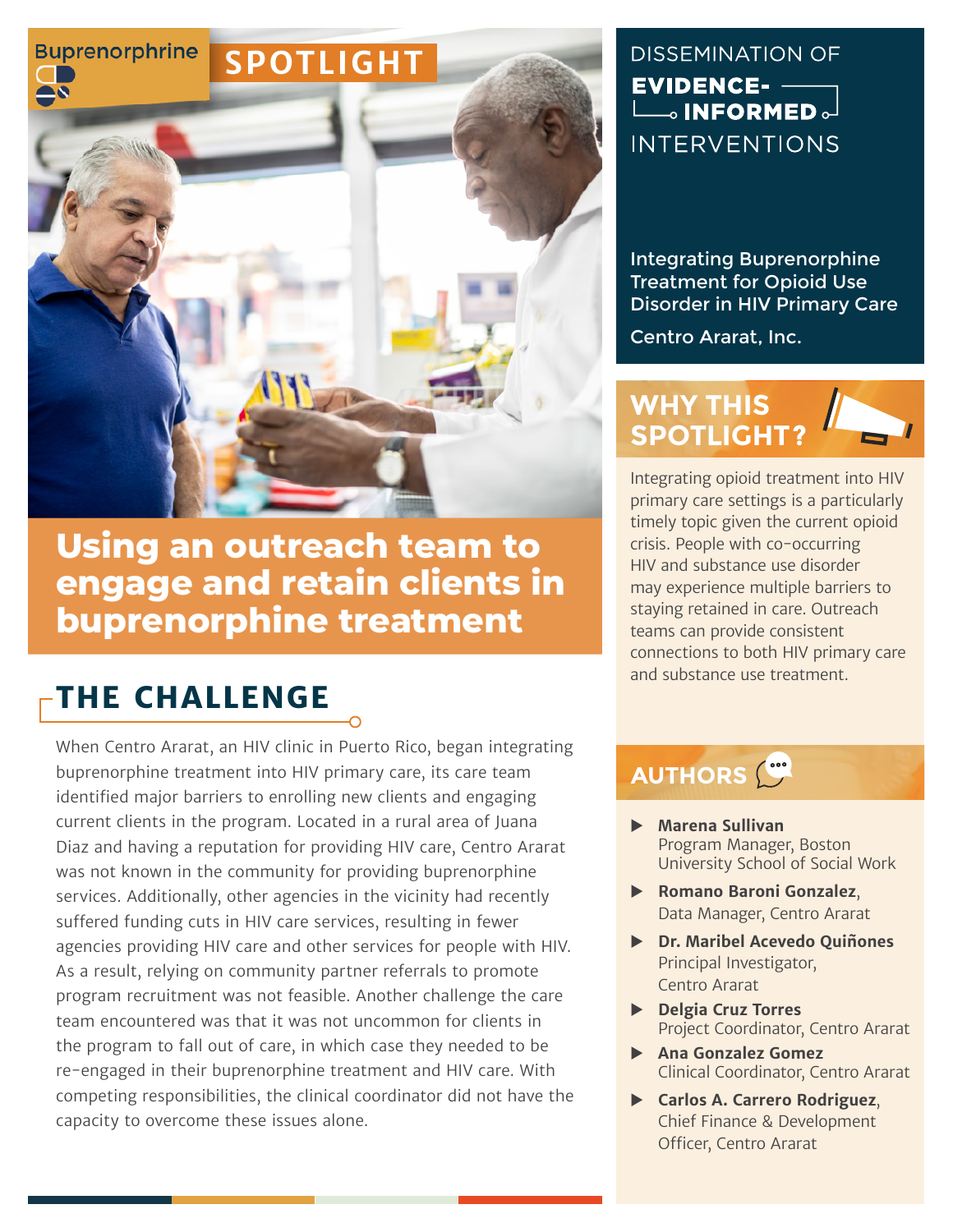

#### **THE SOLUTION**

**Centro Ararat created a specialized outreach team to raise awareness of the buprenorphine program, provide HIV testing for the community, and link new and disengaged clients into buprenorphine treatment and HIV care.**

## **HOW IT WORKED**

The outreach team consisted of a peer, nurse, and case manager, all of whom had experience working with people who inject drugs (PWID). The peer assisted in identifying, mapping, and accessing areas of the community impacted by injection drug use and HIV so the team could reach people who would benefit from the intervention. The nurse provided medical expertise and administered testing in the community, such as HIV rapid tests, to identify newly diagnosed clients. The case manager coordinated outreach team logistics and linked clients to intervention services upon locating them. The team always conducted community outreach together, to ensure staff's safety and to provide a variety of services given their different roles.

While Centro Ararat's outreach efforts were originally intended to identify clients, provide rapid HIV testing, and link clients to services, they evolved to also address other client barriers to care. For clients enrolled in the intervention who had missed appointments or were no longer adherent to their



*"The outreach team helped with client documentation for health insurance and support in buprenorphine induction."*

treatment, the outreach team would locate them, link them back to care, and offer transportation to the clinic. When the area was affected by Hurricane Maria in 2017, the outreach team tackled client needs